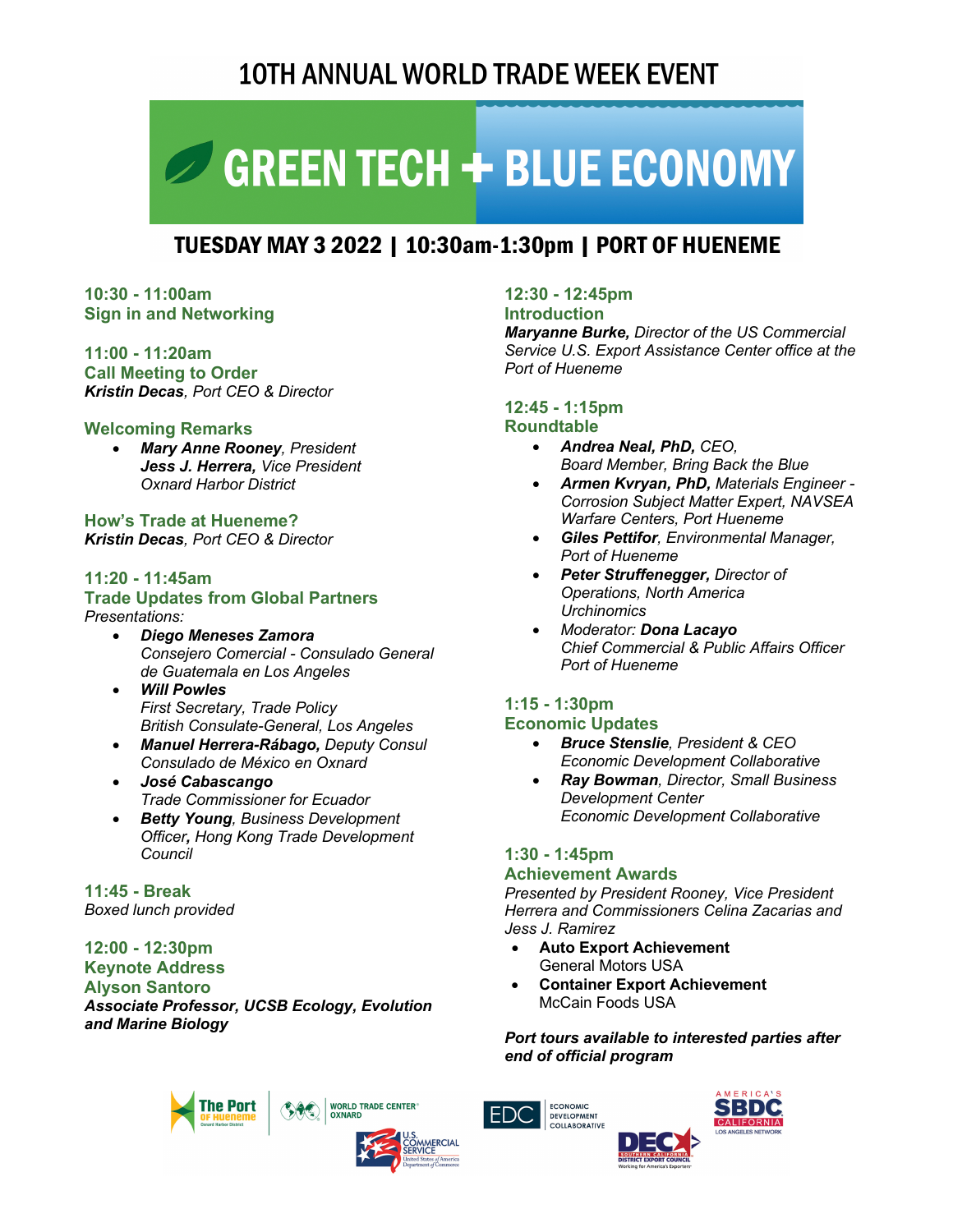# **GLOBAL TRADE PARTNER PRESENTERS**

#### **MEXICO**

## **Manuel Herrera-Rábago,** Deputy Consul

#### *Consulado de México en Oxnard*

He studied the Bachelor of International Studies at the University of Monterrey (UDEM); the Master's Degree in Diplomatic Studies from the Matías Romero Institute of Diplomatic Studies of the Ministry of Foreign Affairs (S.R.E.); the Master's Degree in Development at The London School of Economics, United Kingdom (British Council Chevening scholarship); and the master's degree in Logistics and International Business at the Universidad Anáhuac.

He worked in the international area in companies such as United Technologies Carrier and Axa-Yazaki, particularly in the area of foreign trade and international finances, respectively.

He has been a university professor of economic history at various universities in Monterrey.

Abroad, he has been Alternate Representative of Mexico to the Organization of American States (OAS), in Washington, D.C., (2001 to 2004); Deputy Consul of Mexico in Santa Ana, California (2004 to 2009); Consul for Documentation at the Consulate of Mexico in Los Angeles (2009 to 2012); Attaché for Economic Affairs at the Mexican Mission to the European Union (EU) and Embassy of Mexico to Belgium and Luxembourg (2014-2017); Consul for Economic Affairs at the Consulate of Mexico in San José, California (2017-2021). From August 2021 to date, he serves as Deputy Consul in Oxnard.

#### **HONG KONG**

#### **Betty Young**, Business Development Officer

*Hong Kong Trade Development Council*

The Hong Kong Trade Development Council (HKTDC) is a quasi-government agency responsible for promoting Hong Kong's role as an information hub, a sourcing and business center in the Asia Pacific and the gateway to China through a network of more than 40 offices worldwide and a wide array of programs and activities including trade conferences, business matching services, research reports as well as an online sourcing platform. The HKTD Los Angeles office oversees the Council's marketing activities in the Western United States, from Alaska to Hawaii. The Los Angeles team also brought the mega event - Think Asia Think Hong Kong – to Los Angeles again in 2019.

Betty is very active in promoting awareness of international business opportunities among the Southern California business community such as co-organizing a series of in-person Manufacturers' events with local city government since 2015. Betty was awarded as the International Trade Catalyst of the Year by the Los Angeles Chapter of Women in International Trade in November 2019.

#### **GUATEMALA**

#### **Diego Meneses Zamora,** Commercial Counselor of Guatemala

Diego Meneses is the Commercial Counselor for the Republic of Guatemala at the Consulate General of Guatemala in Los Angeles, California. Before his diplomatic post, he worked as an investment promotion advisor at the Ministry of Economy of Guatemala where he was in charge of the attraction of foreign investment in the apparel and textile, infrastructure and medical devices sectors. He has also worked with international organizations such as the Organization of American States and the Inter-American Development Bank in the elaboration of socio-economic projects in vulnerable areas of Latin America. Currently as commercial counselor, he oversees trade, investment and tourism relationships between the West Coast of the United States and Guatemala. In trade manners, his main duties entail the promotion of the exportable offer of Guatemalan products to the United States, connecting west coast companies with Guatemalan exporters, and bringing business opportunities to the attention of Guatemalan companies.

#### **ECUADOR**

**José Cabascango,** Trade Commissioner of Ecuador

*Trade Office of Ecuador in Los Angeles*

#### *Ministry of Production, Foreign Trade, Investments and Fisheries*

Several Master Degrees carried out in Ecuadorian and foreign universities in international relations, business administration, SME management, territorial planning and regional development. Managerial experience in public and private institutions related to social matters, planning, promotion of commercial competitiveness and exports.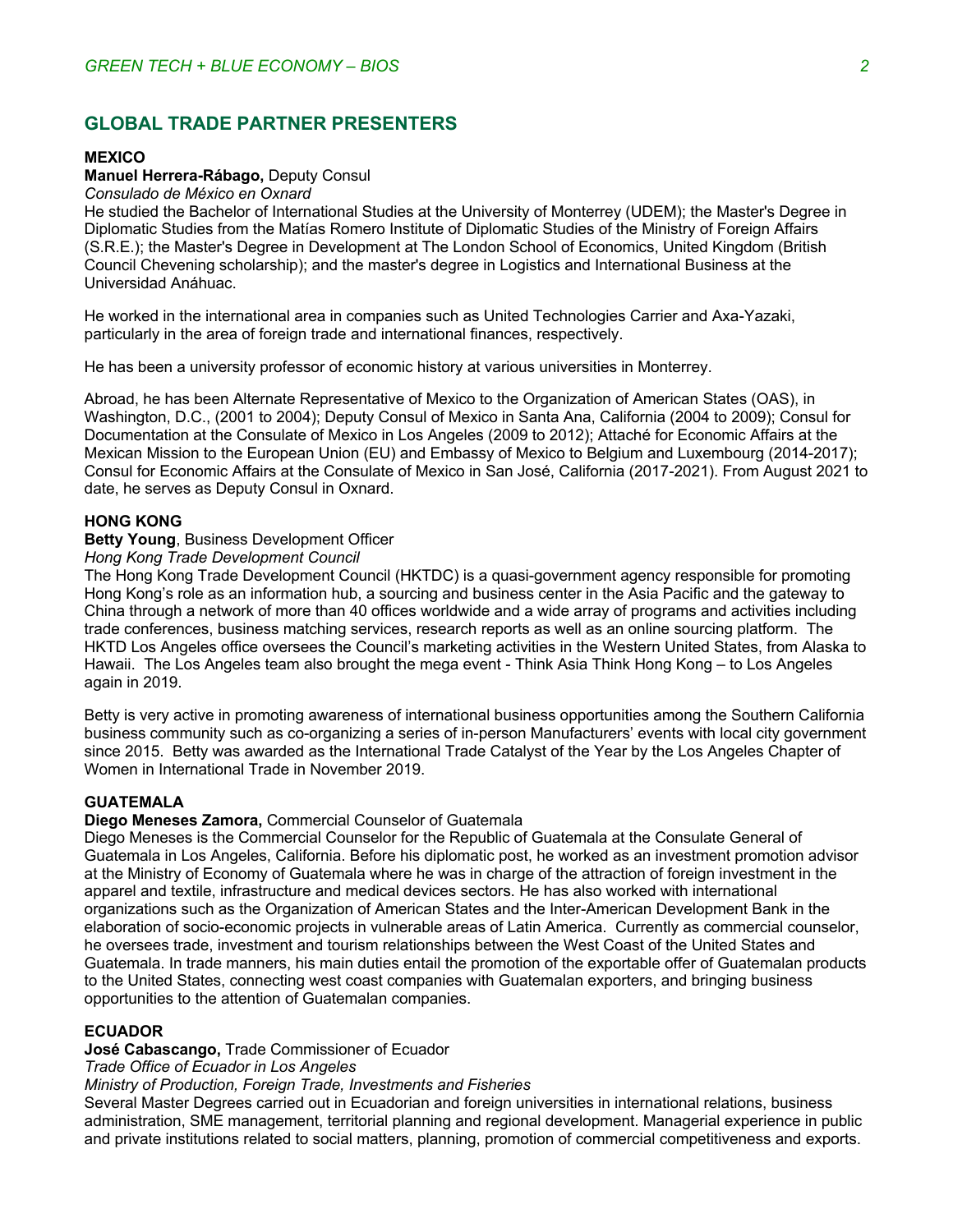Participation in projects with the Inter-American Development Bank (IDB), and the Spanish Agency for International Development Cooperation (AECID), on topics related to productive development and integral development plans with a commercial emphasis.

In the private sector, since a very young age, he has worked as an independent entrepreneur, managing commercial relationships with U.S. and European countries.

During 2012 and July 2018, he served as Trade Commissioner of the Trade Office of Ecuador in Spain known as Pro Ecuador which is part of the Ministry of Production, Foreign Trade, Investments and Fisheries, achieving in this period to diversify the presence of Ecuadorian products, substantially increasing the level of imports, as well as, improving the level of investments of Spanish companies towards Ecuador. As of August 1st, of 2018, he accepted the position of Ecuador's Trade Commissioner in Chicago and then since August 1st, 2020 as Trade Commissioner of Ecuador in Los Angeles Office.

#### **UNITED KINGDOM**

#### **Will Powles,** First Secretary, Trade Policy

# *United Kingdom Consulate, Los Angeles*

Will Powles joined the British Consulate in Los Angeles as First Secretary for Trade Policy in 2020. He leads the UK's economic diplomacy with the US Southwest, fostering closer relationships to support increased trade flows between the two countries. Before coming to California, he was Chief of Staff to the UK's first Chief Trade Negotiator in London, helping shape the UK's independent trade policy for the first time in over 40 years. His career in government has also involved postings in military capability planning, international aviation negotiations, and international behavioural economics.

# **KEYNOTE ADDRESS**

#### **Alyson Santoro, Associate Professor**

**UCSB EEMB – University of California, Santa Barbara - Ecology, Evolution and Marine Biology**

Santoro received her B.A. from Dartmouth College in Ecology and Evolutionary Biology, and her M.S. and Ph.D. from Stanford University in Environmental Engineering. Following a postdoctoral fellowship at Woods Hole Oceanographic Institution, she was a faculty member at the University of Maryland Center for Environmental Science before joining the faculty at UCSB. She is the recipient of a Sloan Foundation Early Career Fellowship and is a Simons Foundation Early Career Investigator in Marine Microbial Ecology.

#### **Santoro Lab**

Their lab studies single-celled organisms called bacteria and archaea involved in nutrient cycling, especially of the element nitrogen. Microbes that convert nitrogen among its various forms live in the ocean, coastal sediments, and soils. They experiment with these organisms in the lab, look for their DNA in the environment, and measure rates of the different chemical reactions they perform. They try to understand how and when they evolved, how they collaborate with other organisms, and how they keep our ocean clean.

#### **INTRODUCTION**

#### **Maryanne Burke**

*Director of the US Commercial Service US Export Assistance Center office located at the Port of Hueneme* 

Maryanne Burke joined the International Trade Administration's US Export Assistance Center in Ventura as Director in January 2022 from Boston, MA where she was Senior International Trade Specialist for the US Export Assistance Center since 2010. In this role, she worked with companies across the board from the telecommunications industry to franchising to underwater robotics. Maryanne also serves concurrently as the Marine Technologies Team Leader for the International Trade Administration where she leads agency specialists and events focusing on the Blue Economy.

Prior to her work in Boston, Maryanne worked at ITA's Import Administration, the Embassy of Ireland in DC, and with GeoPost in Paris. Maryanne holds a BA in Political Science from the Catholic University of America and graduated with an MBA from American University in Washington DC.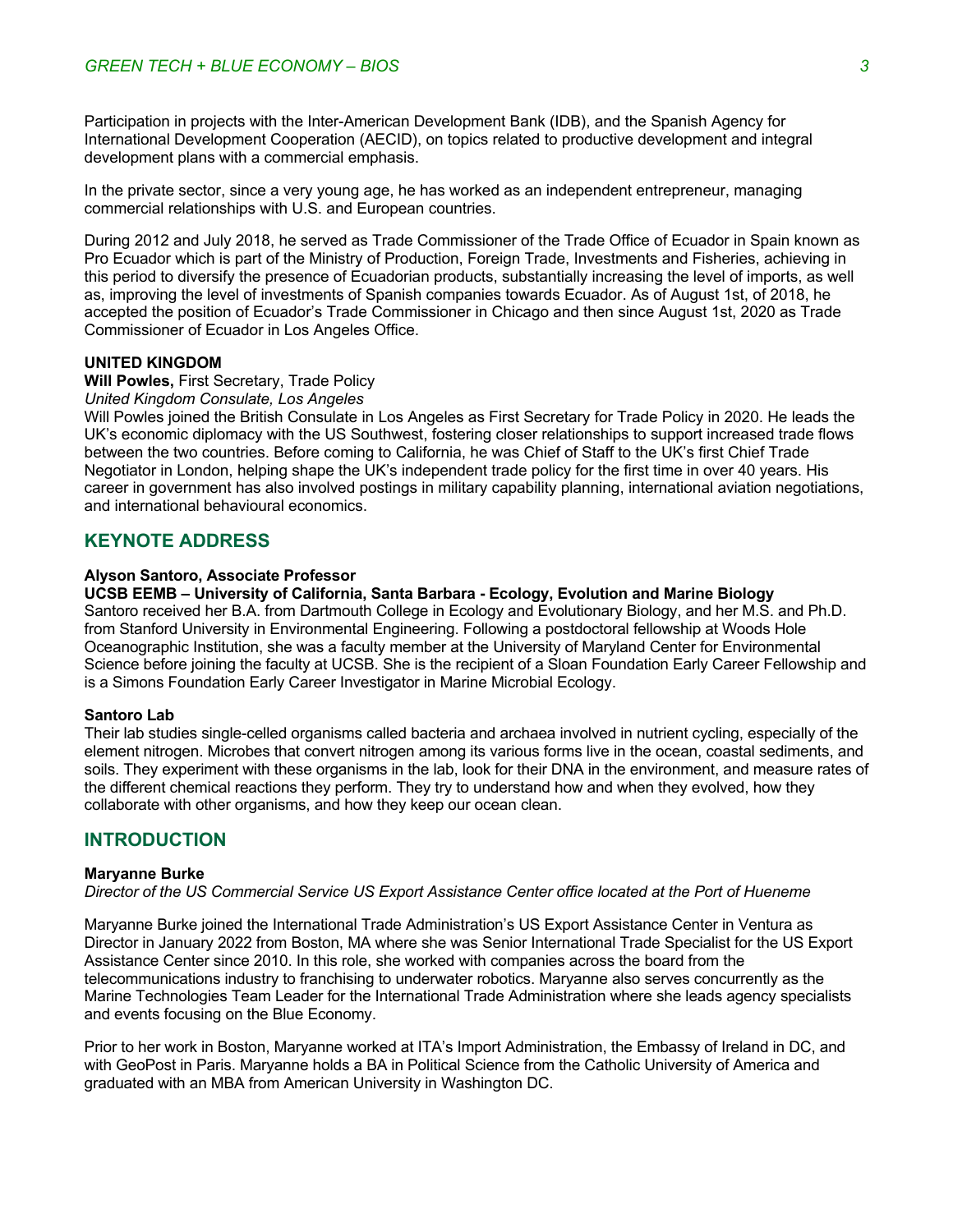# **ROUNDTABLE DISCUSSION**

#### **ROUNDTABLE SPEAKERS**

#### **Andrea Neal, PhD,** CEO, Board Member

#### *Bring Back the Blue*

Explorer, Scientist, and Entrepreneur, Dr. Neal has been at the forefront of Blue economy business and technology development for the last 15 years. Dr. Neal, has had a broad career that includes the management of building companies from the ground up, navigating political, technical and social environmental issues, development of new technologies, and 9,000 NM of trans-ocean exploration. Dr. Neal has been a senior executive and founder of four companies: Blue Ocean Sciences, LLC; Sngulrty, LLC; Primary Water Resources, LLC; and Bring Back the Blue.

#### **Armen Kvryan,** PhD, Materials Engineer - Corrosion Subject Matter Expert

#### *NAVSEA Warfare Centers, Port Hueneme*

Originally from Los Angeles, California, Armen received his Bachelors of Science degree in Chemical Engineering from Cal Poly Pomona and his Masters and Ph.D. in Materials Science and Engineering from Boise State University in Idaho. His PhD focused heavily on corrosion of bearing components in advanced naval turbine systems. Armen has previously worked at both SpaceX and NASA Kennedy Space Center as a materials engineer working on corrosion solutions and testing. Currently, he is the Additive Manufacturing lead and corrosion subject matter expert at Naval Surface Warfare Center Port Hueneme within the office of technology. He hopes to bridge the gap between system engineers and the technical expertise to better utilize materials manipulations to support of the warfighter.

#### **Giles Pettifor,** Environmental Manager

#### *Port of Hueneme*

Giles Pettifor is the Environmental Manager for the Port of Hueneme, where he is responsible for overseeing the Port's programs related to water quality, air quality, energy use, climate change and sea level rise, soil and sediment quality, and marine resources. The Port is a regional leader in the adoption of and planning for zero emission technology including electrically powered equipment and on site energy storage. Mr. Pettifor is a scientist and environmental policy expert, specializing in air and surface water quality, coastal resource management and coastal climate change adaptation. He has gained over 20 years of professional experience working on environmental projects around the Country. Prior to joining the Port of Hueneme, Mr. Pettifor worked on projects nationwide related to coastal water quality and policy, water resources, stormwater compliance management, MS4 operations and maintenance, public outreach and education, low impact development, and fisheries.

#### **Peter Struffenegger**, Director of Operations, North America

#### *Urchinomics*

Peter Struffenegger has been Director of Operations, North America with Urchinomics USA Inc. since 2019. He is currently involved in identification of potential sites for urchin ranching, development of those sites and techniques on how to best ranch the purple sea urchin. Urchinomics has a location on-site at the Port of Hueneme.

Currently, he is also consultant for Tsar Nicoulai Caviar and and previously, consultant for Blue Green Farms, working on development of a new RAS facility for caviar and sturgeon meat production.

From 2016-2019, he was head of the R&D leading to the development of the necessary production procedures to raise the Giant Keyhole Limpet for pharmaceutical purposes, including hatchery and nursery protocol and technique development, spawning induction, development of a modularized RAS production system with individual compartments for each animal, formulated diet development, inventory tracking, protein extractions and all other aspects of a captive aquaculture supplier of pharmaceutical products.

Peter has held board positions and committee membership positions for California Aquaculture Association, Sacramento County Farm Bureau, California Farm Bureau Federation, University of California, Davis Animal Science Development Board, California Sea Grant Advisory Committee/Living Marine Resources Committee and American Farm Bureau.

Peter earned a BS from Humboldt State University and a BA in Aquatic Biology from University of California, Santa Barbara.

# **ECONOMIC UPDATES**